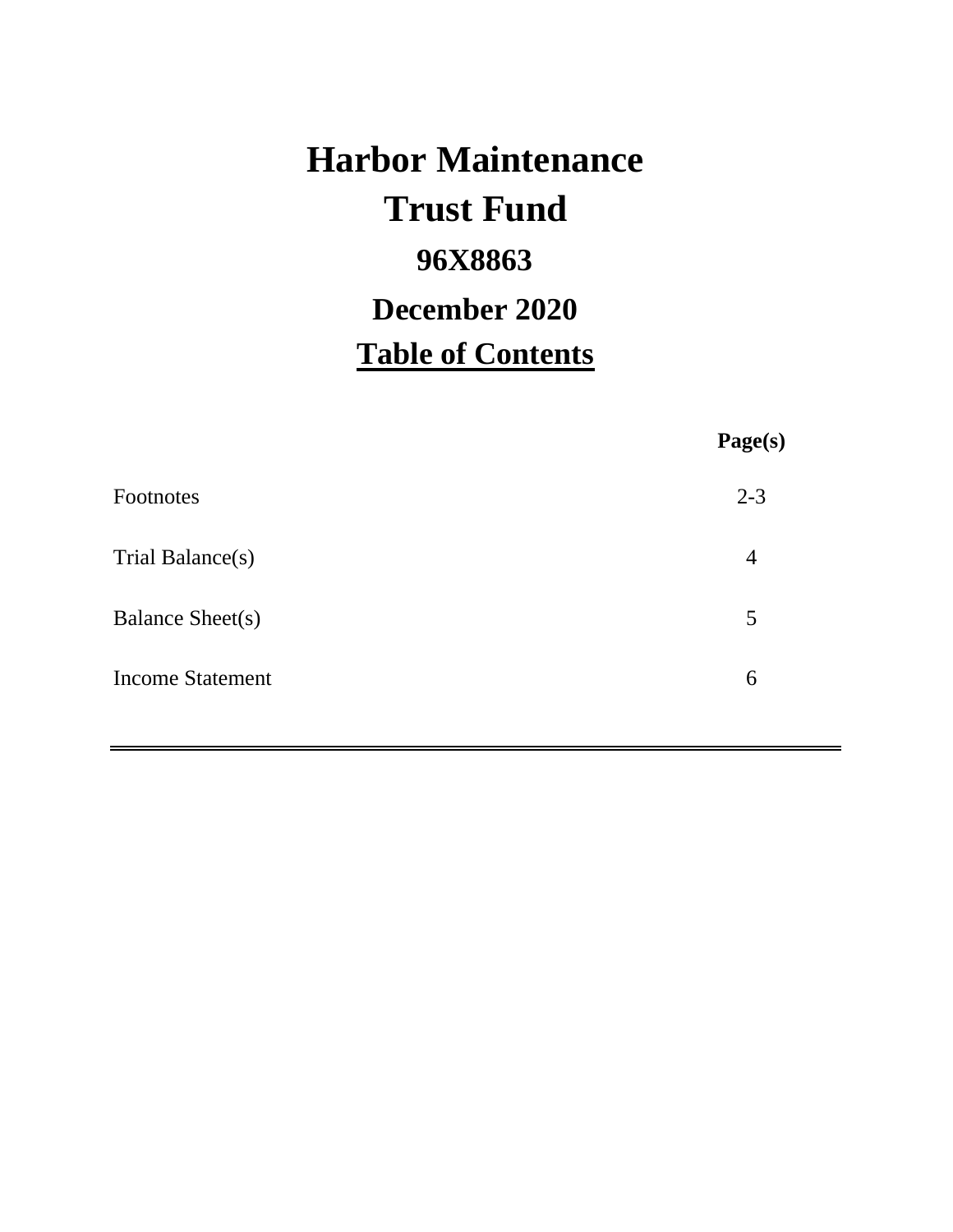# **Harbor Maintenance Trust Fund 96X8863 Footnotes December 2020**

#### **(1) Summary of Significant Accounting Policies**

#### *(a) Reporting Entity*

The accompanying Balance Sheet of the Harbor Maintenance Trust Fund and related Income Statement pertain to the aspects of the Harbor Maintenance Trust Fund that is serviced by the Funds Management Branch (FMB) of the Bureau of the Fiscal Service (Fiscal Service) of the U.S. Department of the Treasury (Treasury). The Harbor Maintenance Trust Fund was created by legislation enacted by the U.S. Congress.

FMB acts as a service organization which processes receipts, disbursements, and transfers related to the Harbor Maintenance Trust Fund based upon information received and recorded by FMB from Treasury's Office of Tax Analysis (OTA) and the Internal Revenue Service (IRS), and the program agency responsible for the trust fund activity, Treasury's Bureau of the Fiscal Service (Fiscal Service), and other Treasury bureaus. As part of its functions, Fiscal Service also manages the investments, maintains related accounting records and supporting documentation, and reports financial activity. The financial activity reported in the accompanying Balance Sheet and Income Statement is limited to the activities performed by FMB.

The program agency is responsible for administering, regulating, and monitoring the program activities funded by the trust fund. The program agency makes all decisions regarding dispositions from the trust funds. As such, the Balance Sheet and Income Statement do not include information regarding the ultimate disposition of amounts transferred from the trust fund to the program agency.

The program agency is responsible for reporting on the financial position of the trust fund. As such, the financial position of the trust fund in the program agency's records may differ from what has been illustrated in the accompanying Balance Sheet and Income Statement.

#### *(b) Basis of Presentation*

The Balance Sheet and Income Statement have been prepared to report the assets and liabilities of the trust funds under the function performed by FMB, and the related activity, in accordance with the measurement and criteria discussed below.

#### *(c) Basis of Accounting*

#### *(d) Fund Balance with Treasury*

The Trust Fund does not maintain cash in commercial bank accounts. Treasury processes cash receipts and disbursements. Fund Balance with Treasury represents net revenue, disposition of revenue, and investment activity. Fund balance with Treasury is reported based on the balance reported by the Fiscal Service's Government-wide Accounting and Reporting Modernization Project (GWA) Account Statement and reconciling transactions identified and recorded by FMB.

#### *(e) Interest Receivables*

Interest receivables are calculated and reported by FMB based on the investment terms received and recorded by FMB from Fiscal Service's Federal Investments & Borrowings Branch (FIBB) in the investment confirmations and monthly statements of account.

#### *(f) Investments*

Pursuant to authorizing legislation, the Secretary of the Treasury shall invest, at the direction of the program agencies, such portion of the trust fund balances as is not, in the judgment of the program agencies, necessary to meet current withdrawals. Such investments shall be in non-marketable par value or non-marketable market-based securities as authorized by legislation. Par value securities are special issue bonds or certificates of indebtedness that bear interest determined by legislation or the Treasury. Market-based securities are Treasury securities that are not traded on any securities exchange, but mirror the prices of marketable securities with similar terms. Both par value and market-based securities are issued and redeemed by FIBB.

FMB follows Treasury fiscal investment policy guidelines. FMB determines the term of the securities purchased based on direction provided by the program agency. The securities are acquired and held in the name of the Secretary of the Treasury for the trust fund. The interest on and proceeds from the sale or redemption of any security held for the trust fund is credited to the trust fund. Investments are selected for liquidation based on the following order: earliest maturity date, lowest prevailing interest rate, and first security in first security out.

Investments are calculated and reported at net cost based on the cost and premium/discount amounts reported to FMB in the investment confirmations and monthly statements of account received from FIBB.

Link to Fiscal Service's Federal Investments & Borrowings Branch Investment Statement of Account: FIB Investment Account Statement FIBB Investment Account Statement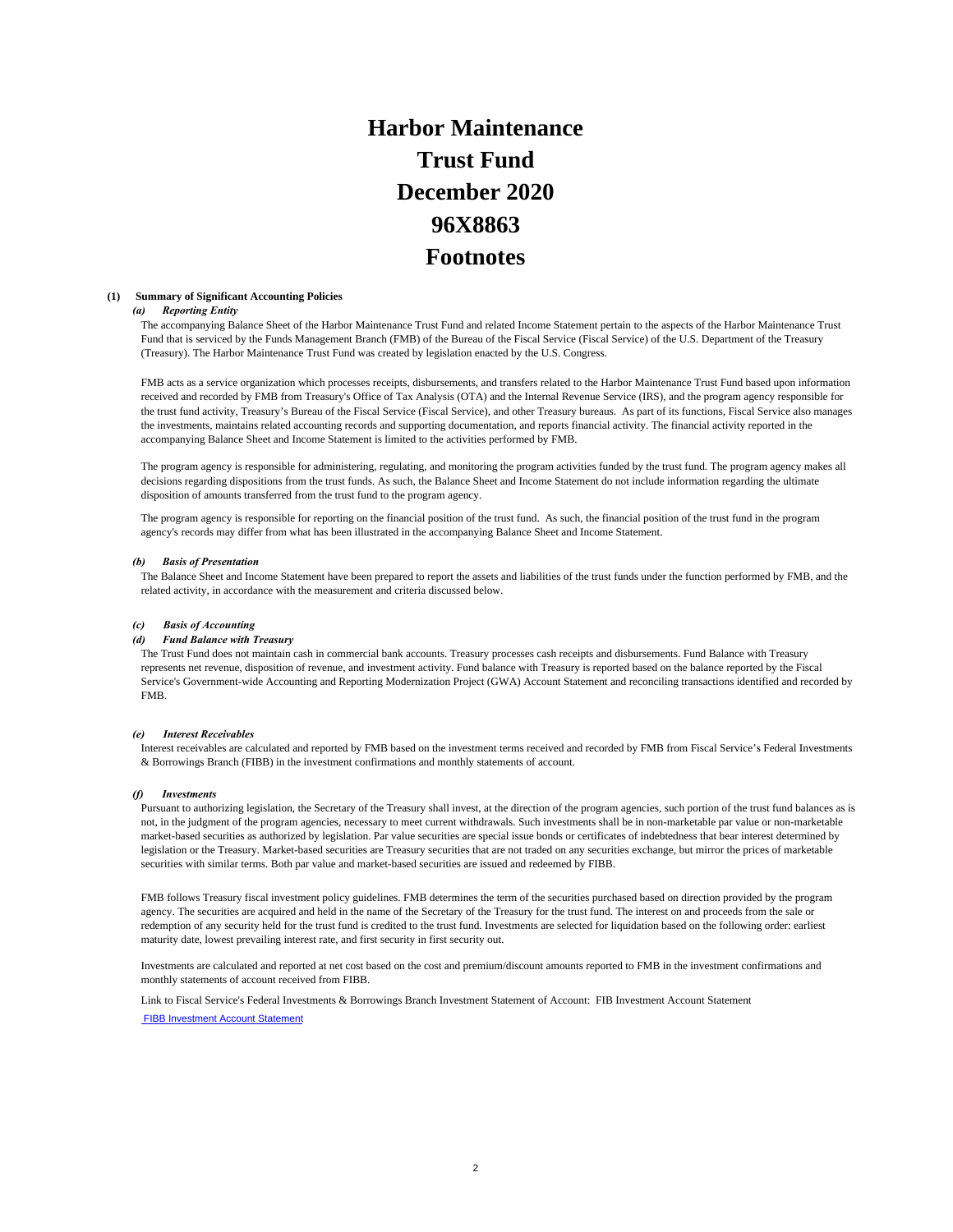## **Harbor Maintenance Trust Fund 96X8863 Footnotes (Cont'd.) December 2020**

#### *(g) Equity*

Equity is calculated and reported by FMB based on the assets of the trust fund. Equity is calculated as the difference between Total Assets and Total Liabilities.

#### *(h) Interest Revenue*

Interest revenue is reported based on the amounts received and recorded by FMB from FIBB in the monthly statements of account and accrued interest and amortization calculated by FMB. Amortization of any premiums and discounts on investments is calculated and reported by FMB based on the investment terms reported to FMB by FIBB using the straight-line method for investments with a term equal to or less than one year and using the level yield method which approximates the interest method for investments with a term of greater than one year.

As stated above in (c) Basis of Accounting, the Investments on the Balance Sheet and Interest Revenue on Investments reported on the Income Statement are reported using the accrual basis of accounting. The following amounts represent cash basis interest earnings for the current month and the current fiscal year-todate.

**Current Month Fiscal Year-to-Date \$6,820,514.49 \$29,130,269.68** 

#### *(i) Revenues*

Pursuant to authorizing legislation, revenue activity recorded in the trust funds consists primarily of interest, penalties, fines, administrative fees, transfers in from program agencies, tax revenues, tax adjustments, tax refunds, premiums, cost recoveries, and other income, which are transferred from the General Fund of the Treasury or from program agencies to the Trust Funds.

Penalties, fines, administrative fees, transfers in from program agencies, premiums, cost recoveries, and other income are reported based on the amounts received and recorded by FMB from Fiscal Service and the program agencies responsible for the respective trust fund activity.

#### *(j) Transfers to Program Agencies*

Dispositions from the Trust Fund are made in accordance with the authorizing legislation to the program agency, which is responsible for the ultimate disposition of such funds, to cover program administration and related costs as defined by law. Transfers to program agencies are calculated and reported based on the disbursement request amounts received and recorded by FMB from the program agency responsible for the respective trust fund activity and the disbursement amounts returned and recorded by FMB from the program agencies responsible for the respective trust fund activity.

#### *(k) Reimbursements to Treasury Bureaus and the General Fund (Operating Expenses/Program Costs)*

In the case of the Harbor Maintenance trust fund, Fiscal Service is authorized by law to receive direct reimbursement from the trust funds for certain administrative expenses (operating expenses/program costs). Also, the Secretary of the Treasury is directed by law to charge trust funds to reimburse the General Fund for administrative expenses incurred by other Treasury bureaus in performing activities related to administering the trust funds. These reimbursement amounts are determined by Treasury based on its assessment of the estimated cost of the services provided. Reimbursements to Treasury bureaus and the General Fund are reported based on the disbursement request amounts received and recorded by FMB from various Treasury bureaus, including the Fiscal Service.

#### **(2) Related Parties**

FMB, on behalf of the Secretary of the Treasury, compiles amounts deposited into the trust fund, invests receipts in Treasury securities, redeems securities and transfers funds to the program agency, maintains accounting records for receipts and disbursements of the trust fund, and reports trust fund financial activity to the program agencies and other interested parties. The program agency, OTA, IRS, and/or Fiscal Service determine the amounts to be deposited in the trust fund. The program agency determines the disposition of the trust fund balances.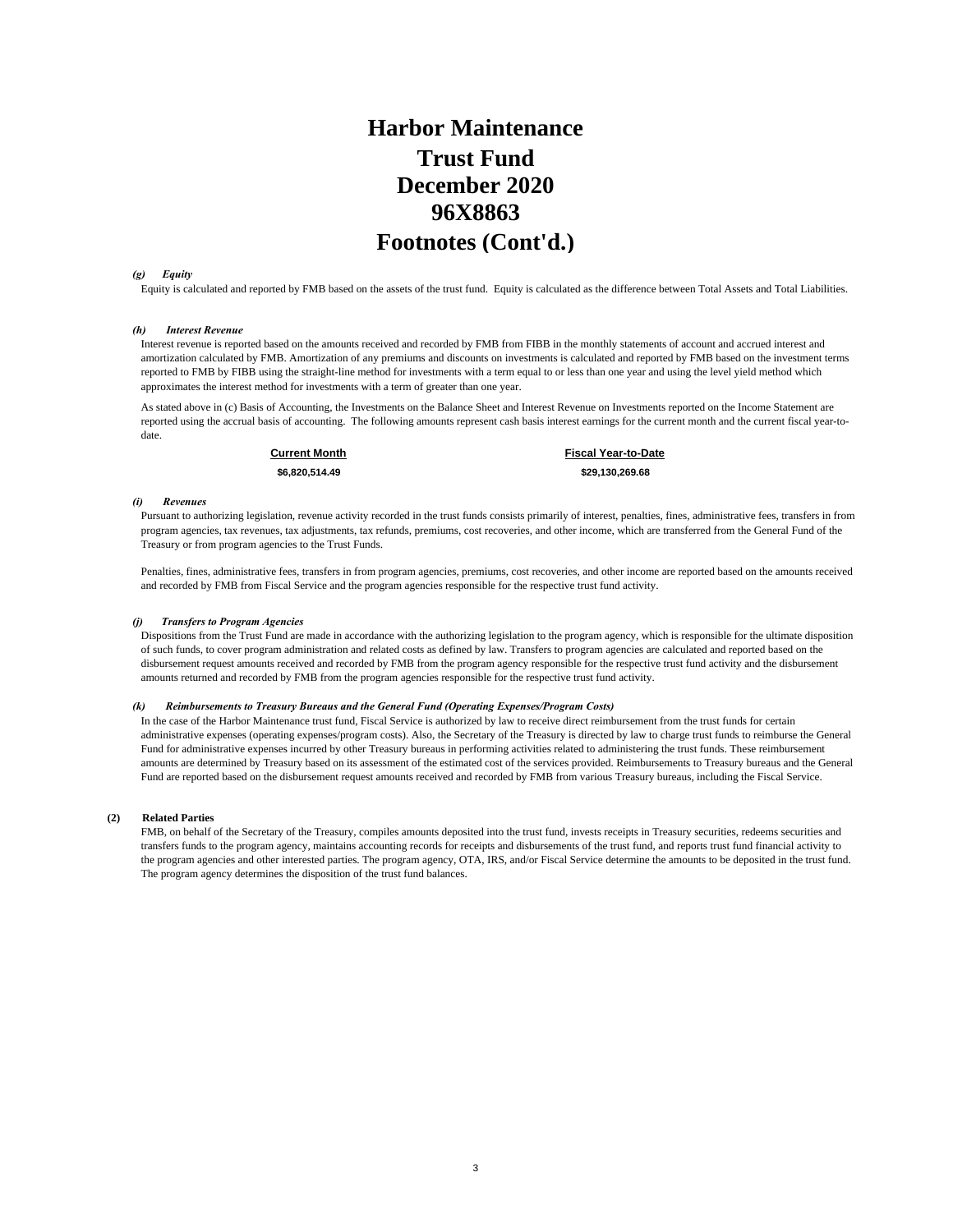#### **Harbor Maintenance Trust Fund 96X8863 December 1, 2020 through December 31, 2020 Trial Balance - Unaudited**

**Period Name: 2021-03**

| <b>USSGL</b>                | <b>BEA Category</b> | Year of BA | <b>Cost Center</b> | <b>USSGL / Cost Center Description</b>                                                                                      | <b>Beginning</b><br><b>Balance</b> | <b>Period Net Dr</b> | <b>Period Net Cr</b> | <b>Ending Balance</b> |
|-----------------------------|---------------------|------------|--------------------|-----------------------------------------------------------------------------------------------------------------------------|------------------------------------|----------------------|----------------------|-----------------------|
| 101000                      |                     |            |                    | <b>FUND BALANCE WITH TREASURY</b>                                                                                           | 130,454,097.98                     | 31,904,097,128.53    | 31,923,025,006.50    | 111,526,220.01        |
| 134200                      |                     |            |                    | INTEREST RECEIVABLE - INVESTMENTS                                                                                           | 16,957,475.69                      | 6,252,720.51         | 6,057,658.49         | 17, 152, 537. 71      |
| 161000                      |                     |            |                    | <b>INVESTMENTS IN U.S TREASURY</b><br><b>SECURITIES ISSUED BY THE BUREAU OF</b><br>THE FISCAL SERVICE                       | 9,294,715,180.37                   | 31,923,025,006.50    | 31,786,162,600.59    | 9,431,577,586.28      |
| 161100                      |                     |            |                    | <b>DISCOUNT ON U.S. TREASURY</b><br><b>SECURITIES ISSUED BY THE BUREAU OF</b><br>THE FISCAL SERVICE                         | $-20,447,432.87$                   | 762.856.00           | 350,649.44           | -20,035,226.31        |
| 161200                      |                     |            |                    | PREMIUM ON U.S. TREASURY<br><b>SECURITIES ISSUED BY THE BUREAU OF</b><br>THE FISCAL SERVICE                                 | 33,386,310.48                      | 0.00                 | 0.00                 | 33,386,310.48         |
| 161300                      |                     |            |                    | AMORTIZATION OF DISCOUNT AND<br>PREMIUM ON U.S. TREASURY<br><b>SECURITIES ISSUED BY THE BUREAU OF</b><br>THE FISCAL SERVICE | 5,869,111.59                       | 1,118,922.40         | 3,362,805.90         | 3,625,228.09          |
| 331000                      |                     |            |                    | CUMULATIVE RESULTS OF OPERATIONS                                                                                            | -9,213,356,975.45                  | 0.00                 | 0.00                 | $-9,213,356,975.45$   |
| <b>SUM BEA/YEAR OF BA</b>   |                     |            |                    |                                                                                                                             | 247,577,767.79                     | 63,835,256,633.94    | 63,718,958,720.92    | 363,875,680.81        |
| <b>SUM USSGL</b>            |                     |            |                    |                                                                                                                             | 247,577,767.79                     | 63,835,256,633.94    | 63,718,958,720.92    | 363,875,680.81        |
| 411400                      | D                   | N          |                    | TFMA53110010  INTEREST ON INVESTMENTS                                                                                       | 22,309,755.19                      | 6,820,514.49         | 0.00                 | 29,130,269.68         |
|                             |                     | N          |                    | TFMA59970100 CUSTOM DUTIES ON IMPORTS                                                                                       | 211,410,563.42                     | 108.085.060.34       | 0.00                 | 319,495,623.76        |
|                             |                     | N          |                    | TFMA59970200 CUSTOM DUTIES ON DOMESTICS                                                                                     | 9,732,695.52                       | 925,851.55           | 0.00                 | 10,658,547.07         |
|                             |                     | N          |                    | TFMA59970300 CUSTOM DUTIES ON PASSENGERS                                                                                    | 22,115.23                          | 0.00                 | 0.00                 | 22,115.23             |
|                             |                     | N          |                    | TFMA59970400 CUSTOM DUTIES ON FOREIGN TRADE                                                                                 | 22,661,860.97                      | 2,515,308.12         | 0.00                 | 25, 177, 169.09       |
| <b>SUM BEA/YEAR OF BA</b>   |                     |            |                    |                                                                                                                             | 266,136,990.33                     | 118,346,734.50       | 0.00                 | 384,483,724.83        |
| <b>SUM USSGL</b>            |                     |            |                    |                                                                                                                             | 266,136,990.33                     | 118,346,734.50       | 0.00                 | 384,483,724.83        |
| 412900                      | D                   | N          | TFMA57651800       | <b>TRANSFERS TO ST. LAWRENCE</b><br><b>SEAWAY DEV. CORP.</b>                                                                | $-7,497,400.00$                    | 0.00                 | 0.00                 | $-7,497,400.00$       |
| <b>SUM BEA/YEAR OF BA</b>   |                     |            |                    |                                                                                                                             | $-7,497,400.00$                    | 0.00                 | 0.00                 | -7,497,400.00         |
| <b>SUM USSGL</b>            |                     |            |                    |                                                                                                                             | $-7,497,400.00$                    | 0.00                 | 0.00                 | -7,497,400.00         |
| 420100                      |                     |            |                    | <b>TOTAL ACTUAL RESOURCES -</b><br><b>COLLECTED</b>                                                                         | 9,146,082,255.15                   | 0.00                 | 0.00                 | 9,146,082,255.15      |
| <b>SUM BEA / YEAR OF BA</b> |                     |            |                    |                                                                                                                             | 9,146,082,255.15                   | 0.00                 | 0.00                 | 9,146,082,255.15      |
| <b>SUM USSGL</b>            |                     |            |                    |                                                                                                                             | 9.146.082.255.15                   | 0.00                 | 0.00                 | 9,146,082,255.15      |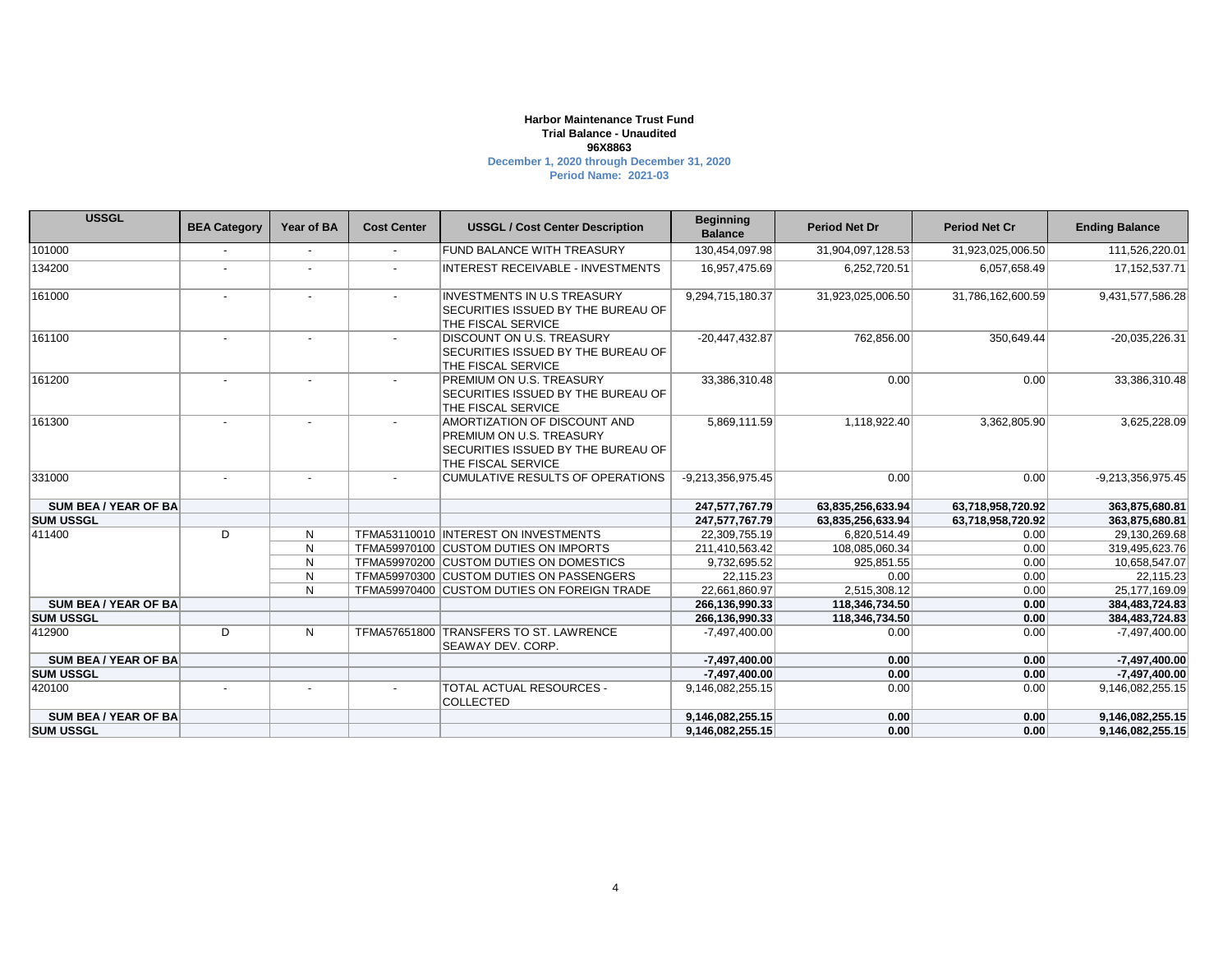#### **Harbor Maintenance Trust Fund 96X8863 December 1, 2020 through December 31, 2020 Trial Balance - Unaudited**

**Period Name: 2021-03**

| <b>USSGL</b>         | <b>BEA Category</b>      | Year of BA               | <b>Cost Center</b>       | <b>USSGL / Cost Center Description</b>                       | <b>Beginning</b><br><b>Balance</b> | <b>Period Net Dr</b> | <b>Period Net Cr</b> | <b>Ending Balance</b> |
|----------------------|--------------------------|--------------------------|--------------------------|--------------------------------------------------------------|------------------------------------|----------------------|----------------------|-----------------------|
| 439400               | D                        | N                        |                          | TFMA53110010 INTEREST ON INVESTMENTS                         | $-22,309,755.19$                   | 0.00                 | 6,820,514.49         | -29,130,269.68        |
|                      |                          | N                        |                          | TFMA57651800 TRANSFERS TO ST. LAWRENCE                       | 7,497,400.00                       | 0.00                 | 0.00                 | 7,497,400.00          |
|                      |                          |                          |                          | <b>SEAWAY DEV. CORP.</b>                                     |                                    |                      |                      |                       |
|                      |                          | N                        |                          | TFMA59970100 CUSTOM DUTIES ON IMPORTS                        | $-211,410,563.42$                  | 0.00                 | 108,085,060.34       | -319,495,623.76       |
|                      |                          | N                        |                          | TFMA59970200 CUSTOM DUTIES ON DOMESTICS                      | $-9,732,695.52$                    | 0.00                 | 925,851.55           | -10,658,547.07        |
|                      |                          | N                        |                          | TFMA59970300 CUSTOM DUTIES ON PASSENGERS                     | $-22,115.23$                       | 0.00                 | 0.00                 | $-22,115.23$          |
|                      |                          | N                        |                          | TFMA59970400 CUSTOM DUTIES ON FOREIGN TRADE                  | -22,661,860.97                     | 0.00                 | 2,515,308.12         | $-25, 177, 169.09$    |
|                      |                          | N                        | XXXXXXXXXXXIDEFAULT CAM1 |                                                              | -45,939,821.21                     | 0.00                 | 0.00                 | -45,939,821.21        |
| SUM BEA / YEAR OF BA |                          |                          |                          |                                                              | $-304,579,411.54$                  | 0.00                 | 118,346,734.50       | -422,926,146.04       |
| 439400               | D                        | X                        | XXXXXXXXXXX DEFAULT CAM1 |                                                              | -9,100,142,433.94                  | 0.00                 | 0.00                 | -9,100,142,433.94     |
| SUM BEA / YEAR OF BA |                          |                          |                          |                                                              | -9,100,142,433.94                  | 0.00                 | 0.00                 | -9,100,142,433.94     |
| <b>SUM USSGL</b>     |                          |                          |                          |                                                              | $-9,404,721,845.48$                | 0.00                 | 118,346,734.50       | -9,523,068,579.98     |
| 531100               | $\overline{\phantom{a}}$ |                          |                          | TFMA53110010 INTEREST ON INVESTMENTS                         | -11,247,932.65                     | 2,599,949.90         | 7,371,642.91         | $-16,019,625.66$      |
| SUM BEA / YEAR OF BA |                          |                          |                          |                                                              | $-11,247,932.65$                   | 2,599,949.90         | 7,371,642.91         | -16,019,625.66        |
| <b>SUM USSGL</b>     |                          |                          |                          |                                                              | $-11,247,932.65$                   | 2,599,949.90         | 7,371,642.91         | -16,019,625.66        |
| 576500               |                          |                          | TFMA57651800             | <b>TRANSFERS TO ST. LAWRENCE</b><br><b>SEAWAY DEV. CORP.</b> | 7,497,400.00                       | 0.00                 | 0.00                 | 7,497,400.00          |
| SUM BEA / YEAR OF BA |                          |                          |                          |                                                              | 7,497,400.00                       | 0.00                 | 0.00                 | 7,497,400.00          |
| <b>SUM USSGL</b>     |                          |                          |                          |                                                              | 7,497,400.00                       | 0.00                 | 0.00                 | 7,497,400.00          |
| 599700               | D                        |                          |                          | TFMA59970100 CUSTOM DUTIES ON IMPORTS                        | $-211,410,563.42$                  | 0.00                 | 108,085,060.34       | -319,495,623.76       |
|                      |                          | $\overline{a}$           |                          | TFMA59970200 CUSTOM DUTIES ON DOMESTICS                      | $-9,732,695.52$                    | 0.00                 | 925,851.55           | -10,658,547.07        |
|                      |                          | $\overline{\phantom{a}}$ |                          | TFMA59970300 CUSTOM DUTIES ON PASSENGERS                     | $-22,115.23$                       | 0.00                 | 0.00                 | $-22.115.23$          |
|                      |                          | $\overline{\phantom{0}}$ |                          | TFMA59970400 CUSTOM DUTIES ON FOREIGN TRADE                  | -22,661,860.97                     | 0.00                 | 2,515,308.12         | $-25, 177, 169.09$    |
| SUM BEA / YEAR OF BA |                          |                          |                          |                                                              | -243,827,235.14                    | 0.00                 | 111,526,220.01       | $-355, 353, 455.15$   |
| <b>SUM USSGL</b>     |                          |                          |                          |                                                              | $-243,827,235.14$                  | 0.00                 | 111,526,220.01       | $-355, 353, 455.15$   |
| <b>Grand Total</b>   |                          |                          |                          |                                                              | 0.00                               | 63.956.203.318.34    | 63.956.203.318.34    | 0.00                  |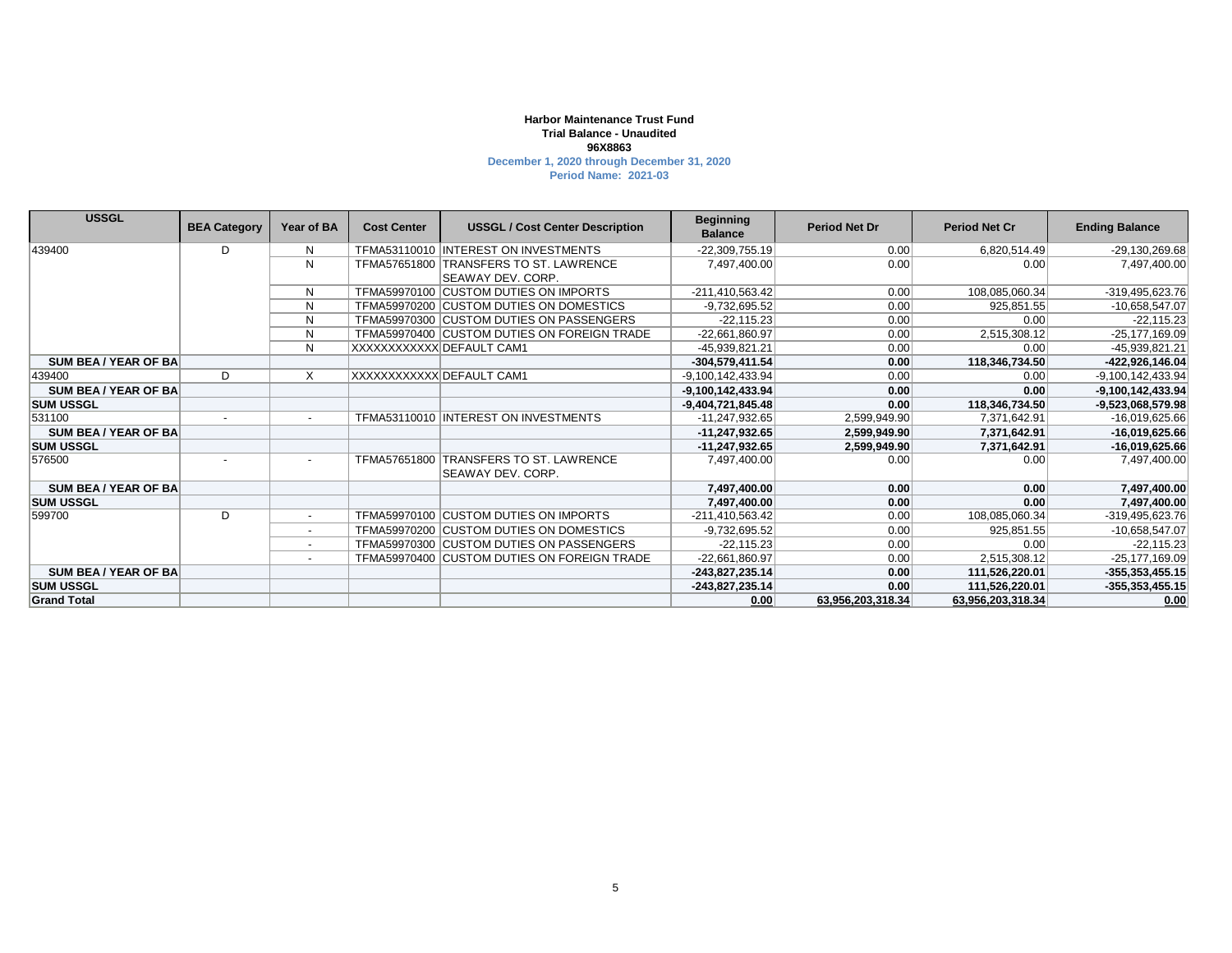### **Harbor Maintenance Trust Fund96X8863Balance Sheet - Unaudited**

### **December 31, 2020**

**Period Name: 2021-03**

| <b>Account Type</b>           | <b>Account Description</b>                                       | <b>Ending Balance</b> |
|-------------------------------|------------------------------------------------------------------|-----------------------|
| <b>ASSETS</b>                 | <b>FUND BALANCE WITH TREASURY</b>                                | 111,526,220.01        |
|                               | INTEREST RECEIVABLE - INVESTMENTS                                | 17, 152, 537. 71      |
|                               | INVESTMENTS IN U.S TREASURY SECURITIES ISSUED BY THE BUREAU OF   | 9,431,577,586.28      |
|                               | THE FISCAL SERVICE                                               |                       |
|                               | DISCOUNT ON U.S. TREASURY SECURITIES ISSUED BY THE BUREAU OF THE | $-20,035,226.31$      |
|                               | <b>FISCAL SERVICE</b>                                            |                       |
|                               | PREMIUM ON U.S. TREASURY SECURITIES ISSUED BY THE BUREAU OF THE  | 33,386,310.48         |
|                               | <b>FISCAL SERVICE</b>                                            |                       |
|                               | AMORTIZATION OF DISCOUNT AND PREMIUM ON U.S. TREASURY            | 3,625,228.09          |
|                               | SECURITIES ISSUED BY THE BUREAU OF THE FISCAL SERVICE            |                       |
| <b>TOTAL</b>                  |                                                                  | 9,577,232,656.26      |
| <b>LIABILITY &amp; EQUITY</b> | CUMULATIVE RESULTS OF OPERATIONS                                 | $-9,213,356,975.45$   |
|                               | <b>NET INCOME</b>                                                | $-363,875,680.81$     |
| <b>TOTAL</b>                  |                                                                  | $-9,577,232,656.26$   |